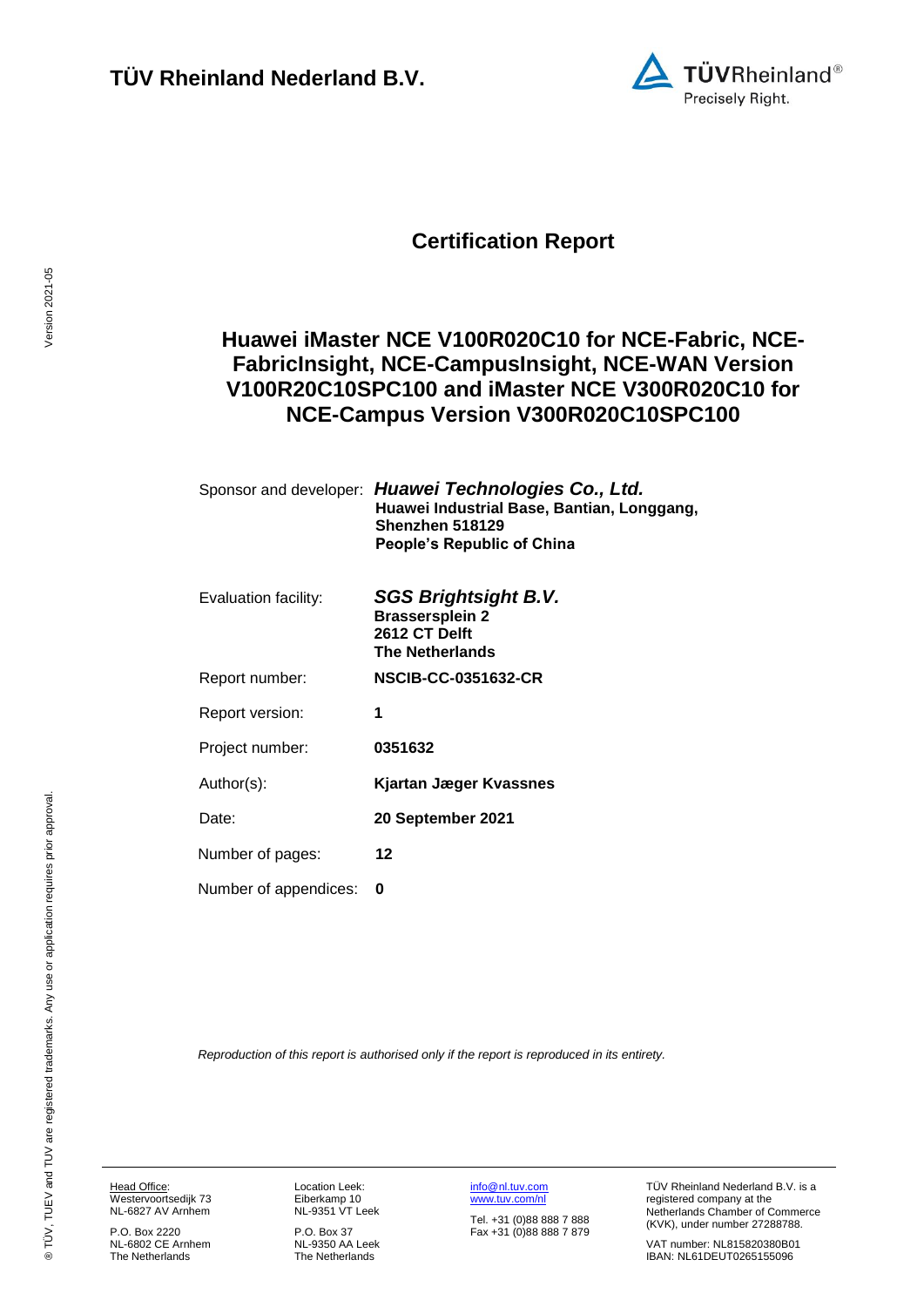

# **CONTENTS**

| <b>Foreword</b>                                                                                                                                          | 3                                         |
|----------------------------------------------------------------------------------------------------------------------------------------------------------|-------------------------------------------|
| <b>Recognition of the Certificate</b>                                                                                                                    | 4                                         |
| International recognition<br>European recognition                                                                                                        | 4<br>$\overline{4}$                       |
| <b>Executive Summary</b><br>1                                                                                                                            | 5                                         |
| <b>Certification Results</b><br>$\mathbf{2}$                                                                                                             | $6\phantom{1}6$                           |
| 2.1<br>Identification of Target of Evaluation<br>2.2<br><b>Security Policy</b><br>2.3<br>Assumptions and Clarification of Scope<br>2.3.1<br>Assumptions  | 6<br>$\,6$<br>$\,6$<br>$6\phantom{1}6$    |
| 2.3.2<br>Clarification of scope                                                                                                                          | $\overline{7}$                            |
| Architectural Information<br>2.4<br>2.5<br>Documentation<br>2.6<br><b>IT Product Testing</b><br>2.6.1<br>Testing approach and depth                      | $\overline{7}$<br>8<br>$\,8\,$<br>$\bf 8$ |
| 2.6.2<br>Independent penetration testing                                                                                                                 | 8                                         |
| 2.6.3<br>Test configuration                                                                                                                              | $\boldsymbol{9}$                          |
| 2.6.4<br><b>Test results</b>                                                                                                                             | $\boldsymbol{9}$                          |
| 2.7<br><b>Reused Evaluation Results</b><br>2.8<br><b>Evaluated Configuration</b><br><b>Evaluation Results</b><br>2.9<br>2.10<br>Comments/Recommendations | 9<br>9<br>$\boldsymbol{9}$<br>9           |
| <b>Security Target</b><br>3                                                                                                                              | 11                                        |
| <b>Definitions</b><br>4                                                                                                                                  | 11                                        |
| 5<br><b>Bibliography</b>                                                                                                                                 | 12                                        |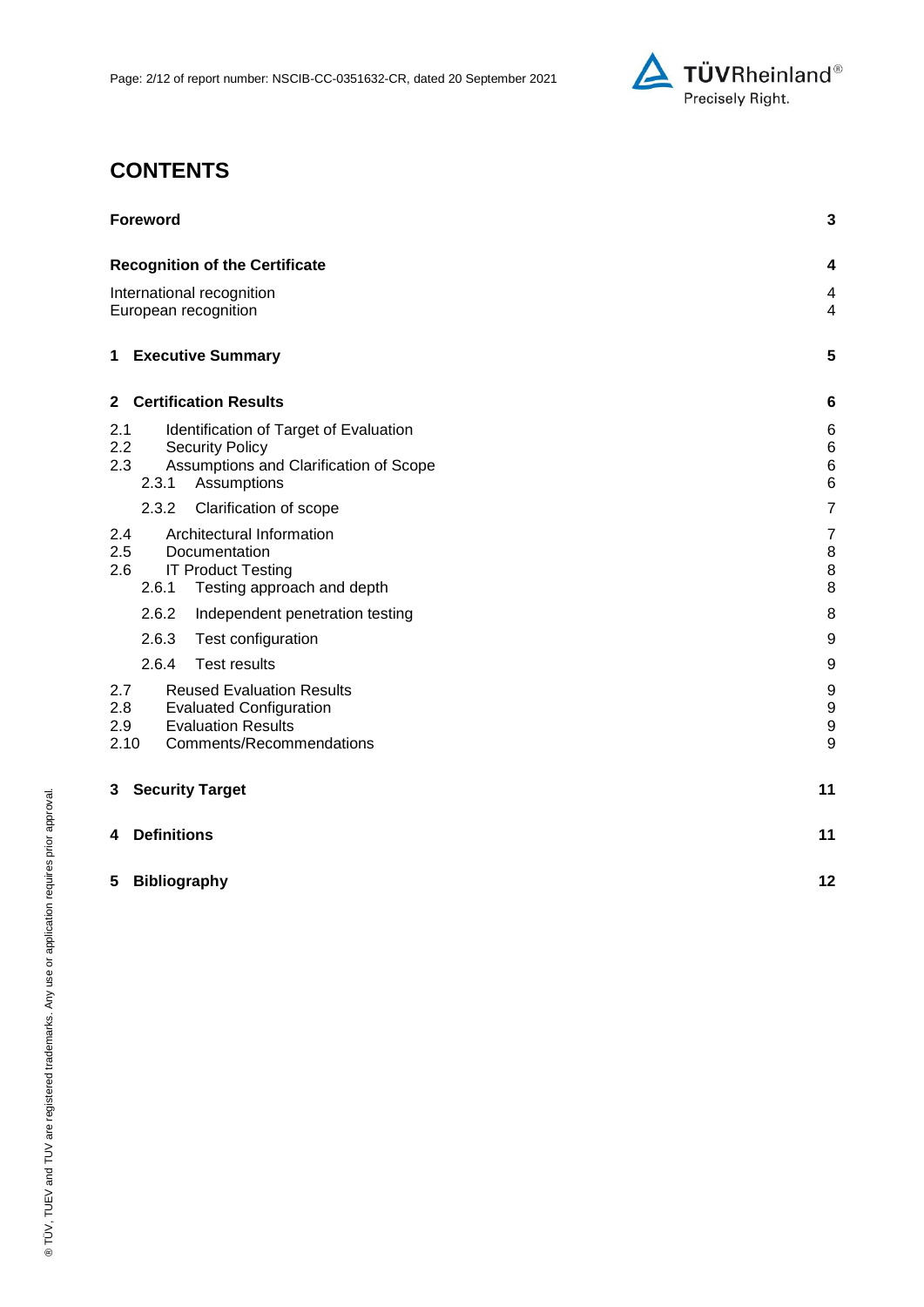

## **Foreword**

The Netherlands Scheme for Certification in the Area of IT Security (NSCIB) provides a third-party evaluation and certification service for determining the trustworthiness of Information Technology (IT) security products. Under this NSCIB, TÜV Rheinland Nederland B.V. has the task of issuing certificates for IT security products, as well as for protection profiles and sites.

Part of the procedure is the technical examination (evaluation) of the product, protection profile or site according to the Common Criteria assessment guidelines published by the NSCIB. Evaluations are performed by an IT Security Evaluation Facility (ITSEF) under the oversight of the NSCIB Certification Body, which is operated by TÜV Rheinland Nederland B.V. in cooperation with the Ministry of the Interior and Kingdom Relations.

An ITSEF in the Netherlands is a commercial facility that has been licensed by TÜV Rheinland Nederland B.V. to perform Common Criteria evaluations; a significant requirement for such a licence is accreditation to the requirements of ISO Standard 17025 "General requirements for the accreditation of calibration and testing laboratories".

By awarding a Common Criteria certificate, TÜV Rheinland Nederland B.V. asserts that the product or site complies with the security requirements specified in the associated (site) security target, or that the protection profile (PP) complies with the requirements for PP evaluation specified in the Common Criteria for Information Security Evaluation. A (site) security target is a requirements specification document that defines the scope of the evaluation activities.

The consumer should review the (site) security target or protection profile, in addition to this certification report, to gain an understanding of any assumptions made during the evaluation, the IT product's intended environment, its security requirements, and the level of confidence (i.e., the evaluation assurance level) that the product or site satisfies the security requirements stated in the (site) security target.

Reproduction of this report is authorised only if the report is reproduced in its entirety.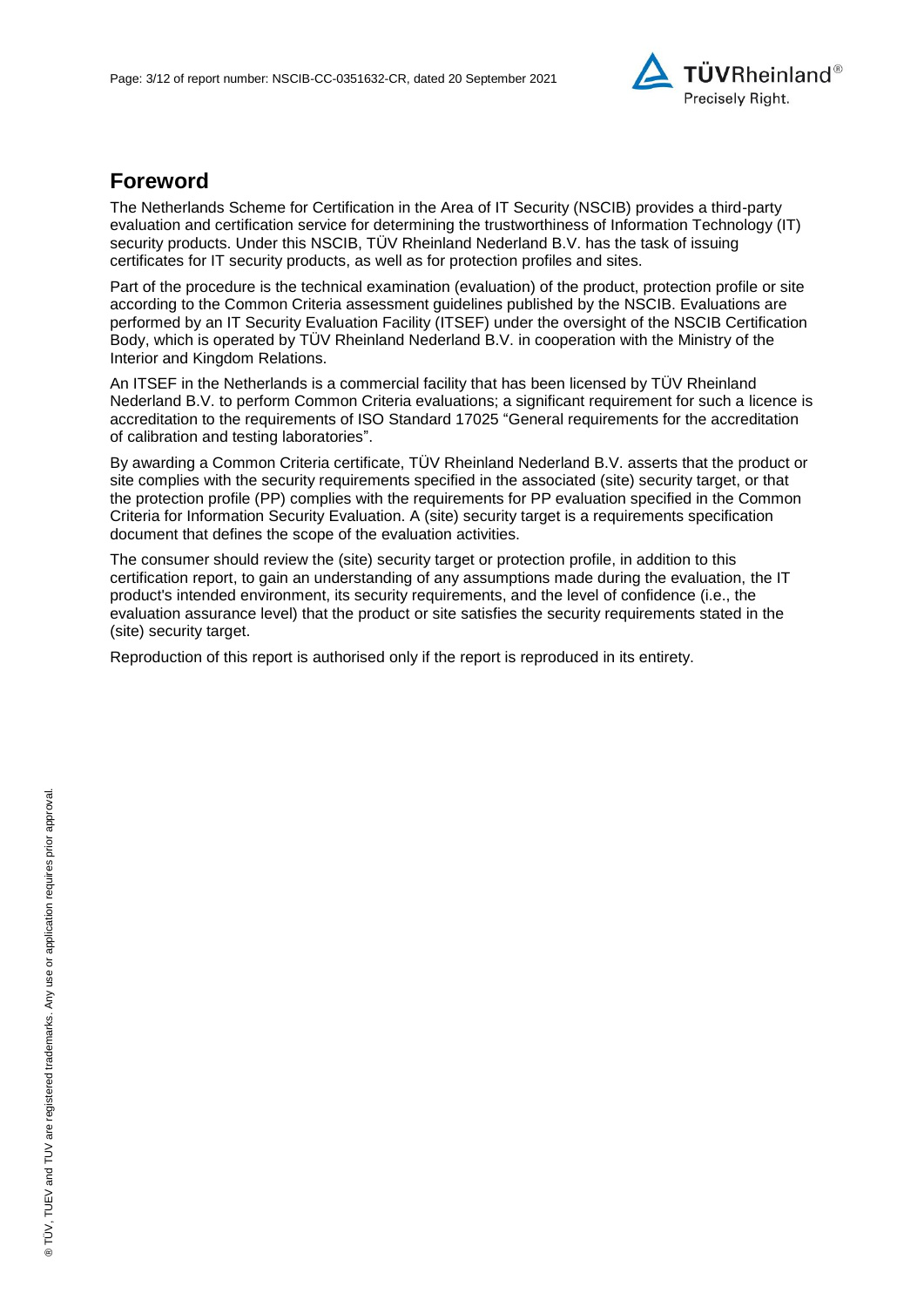

# **Recognition of the Certificate**

The presence of the Common Criteria Recognition Arrangement (CCRA) and the SOG-IS logos on the certificate indicates that this certificate is issued in accordance with the provisions of the CCRA and the SOG-IS Mutual Recognition Agreement (SOG-IS MRA) and will be recognised by the participating nations.

#### **International recognition**

The CCRA was signed by the Netherlands in May 2000 and provides mutual recognition of certificates based on the Common Criteria (CC). Since September 2014 the CCRA has been updated to provide mutual recognition of certificates based on cPPs (exact use) or STs with evaluation assurance components up to and including EAL2+ALC\_FLR.

For details of the current list of signatory nations and approved certification schemes, see [http://www.commoncriteriaportal.org.](http://www.commoncriteriaportal.org/)

#### **European recognition**

The SOG-IS MRA Version 3, effective since April 2010, provides mutual recognition in Europe of Common Criteria and ITSEC certificates at a basic evaluation level for all products. A higher recognition level for evaluation levels beyond EAL4 (respectively E3-basic) is provided for products related to specific technical domains. This agreement was signed initially by Finland, France, Germany, The Netherlands, Norway, Spain, Sweden and the United Kingdom. Italy joined the SOG-IS MRA in December 2010.

For details of the current list of signatory nations, approved certification schemes and the list of technical domains for which the higher recognition applies, see [https://www.sogis.eu.](https://www.sogis.eu/)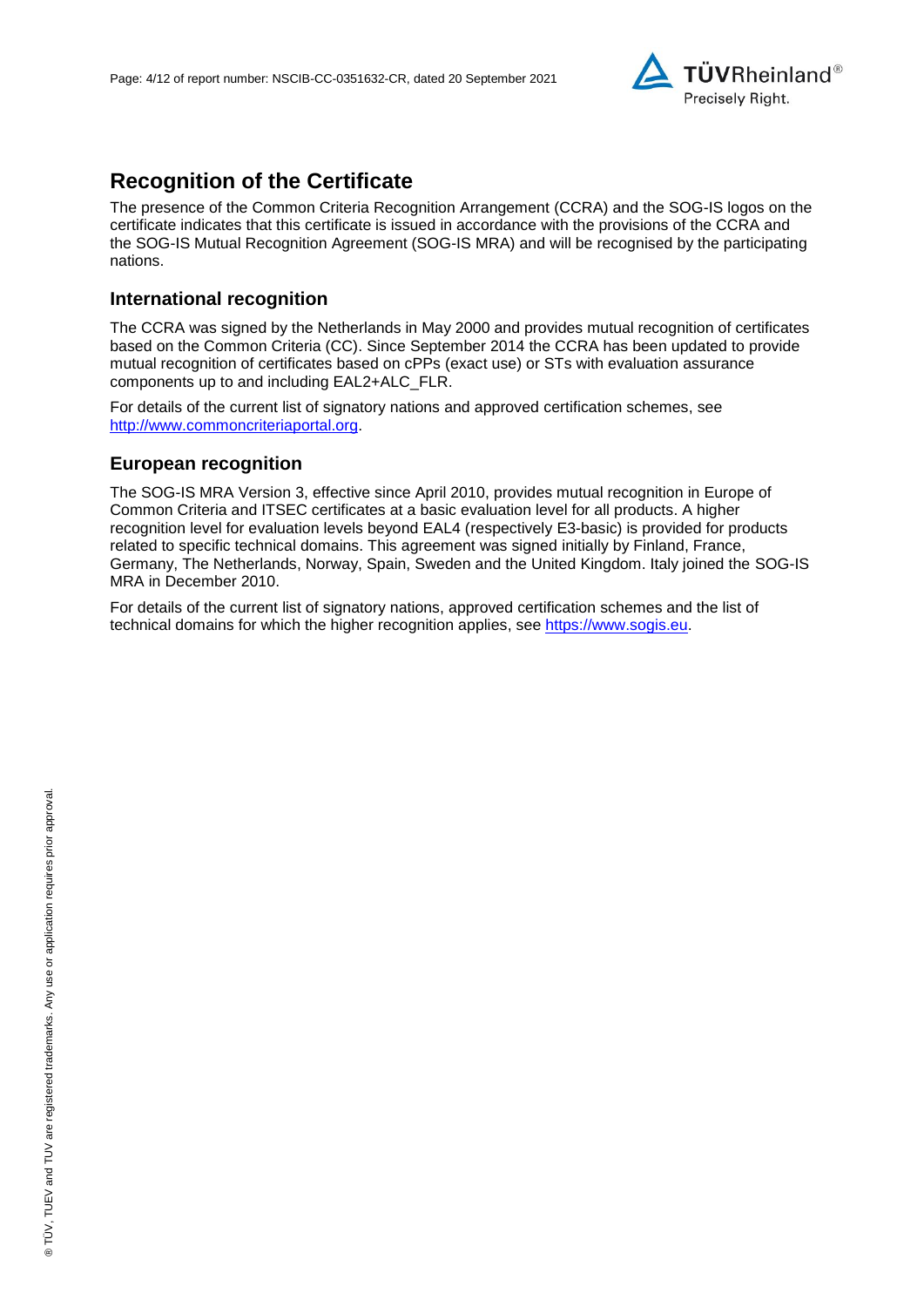

# **1 Executive Summary**

This Certification Report states the outcome of the Common Criteria security evaluation of the [Huawei](#page-0-3)  iMaster NCE V100R020C10 for NCE-Fabric, NCE-FabricInsight, NCE-CampusInsight, NCE-WAN [Version V100R20C10SPC100 and iMaster NCE V300R020C10 for NCE-Campus Version](#page-0-3)  [V300R020C10SPC100.](#page-0-3) The developer of the [Huawei iMaster NCE V100R020C10 for NCE-Fabric,](#page-0-3)  [NCE-FabricInsight, NCE-CampusInsight, NCE-WAN Version V100R20C10SPC100 and iMaster NCE](#page-0-3)  [V300R020C10 for NCE-Campus Version V300R020C10SPC100](#page-0-3) is [Huawei Technologies Co., Ltd.](#page-0-4) located in Shenzhen, China and they also act as the sponsor of the evaluation and certification. A Certification Report is intended to assist prospective consumers when judging the suitability of the IT security properties of the product for their particular requirements.

<span id="page-4-2"></span>The TOE is a network cloud engine developed by Huawei. Positioned as the brain of future cloudbased networks, NCE integrates functions such as network management, service control, and network analysis. It is the core enablement system for network resource pooling, network connection automation and self-optimization, and O&M automation.

The TOE manages and controls IP network devices on data centre networks. It can be deployed to suite the intended environment. Even though there are multiple deployment scenarios the TOE's logical architecture and security features remains the same for all scenarios.

The TOE has been evaluated by SGS Brightsight B.V. located in Delft, The Netherlands. The evaluation was completed on 7 September 2021 with the approval of the ETR. The certification procedure has been conducted in accordance with the provisions of the Netherlands Scheme for Certification in the Area of IT Security *[NSCIB]*.

The scope of the evaluation is defined by the security target *[ST]*, which identifies assumptions made during the evaluation, the intended environment for the [Huawei iMaster NCE V100R020C10 for NCE-](#page-0-3)[Fabric, NCE-FabricInsight, NCE-CampusInsight, NCE-WAN Version V100R20C10SPC100 and](#page-0-3)  [iMaster NCE V300R020C10 for NCE-Campus Version V300R020C10SPC100,](#page-0-3) the security requirements, and the level of confidence (evaluation assurance level) at which the product is intended to satisfy the security requirements. Consumers of the [Huawei iMaster NCE V100R020C10](#page-0-3)  [for NCE-Fabric, NCE-FabricInsight, NCE-CampusInsight, NCE-WAN Version V100R20C10SPC100](#page-0-3)  [and iMaster NCE V300R020C10 for NCE-Campus Version V300R020C10SPC100](#page-0-3) are advised to verify that their own environment is consistent with the security target, and to give due consideration to the comments, observations and recommendations in this certification report.

<span id="page-4-0"></span>The results documented in the evaluation technical report *[ETR]* <sup>1</sup> for this product provide sufficient evidence that the TOE meets the EAL4 augmented (EA[L4+](#page-4-0)) assurance requirements for the evaluated security functionality. This assurance level is augmented with ALC\_FLR.2 (Flaw reporting procedures).

<span id="page-4-1"></span>The evaluation was conducted using the Common Methodology for Information Technology Security Evaluation, Version 3.1 Revision 5 *[CEM]* for conformance to the Common Criteria for Information Technology Security Evaluation, Version 3.1 Revision [5](#page-4-1) *[CC]* (Parts I, II and III).

TÜV Rheinland Nederland B.V., as the NSCIB Certification Body, declares that the evaluation meets all the conditions for international recognition of Common Criteria Certificates and that the product will be listed on the NSCIB Certified Products list. Note that the certification results apply only to the specific version of the product as evaluated.

l

<sup>1</sup> The Evaluation Technical Report contains information proprietary to the developer and/or the evaluator, and is not available for public review.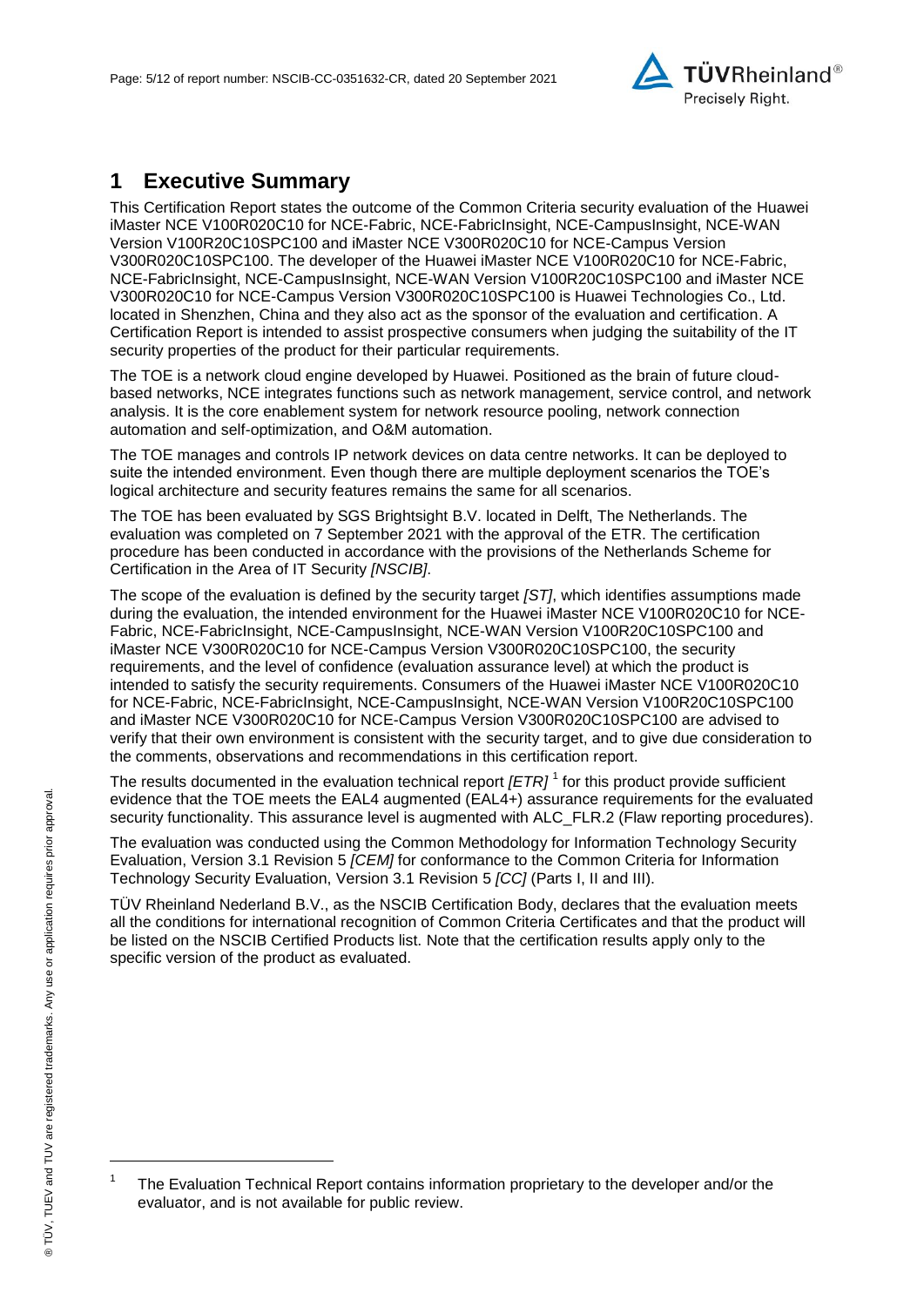

# **2 Certification Results**

## *2.1 Identification of Target of Evaluation*

The Target of Evaluation (TOE) for this evaluation is the [Huawei iMaster NCE V100R020C10 for NCE-](#page-0-3)[Fabric, NCE-FabricInsight, NCE-CampusInsight, NCE-WAN Version V100R20C10SPC100 and](#page-0-3)  [iMaster NCE V300R020C10 for NCE-Campus Version V300R020C10SPC100](#page-0-3) from [Huawei](#page-0-4)  [Technologies Co., Ltd.](#page-0-4) located in [Shenzhen, China.](#page-4-2)

The TOE is comprised of the following main components:

| <b>Delivery</b><br>item type | <b>Identifier</b>                                                                           | <b>Version</b>    |
|------------------------------|---------------------------------------------------------------------------------------------|-------------------|
| Software                     | iMaster NCE V100R020C10 for NCE-Fabric,<br>NCE-FabricInsight, NCE-CampusInsight,<br>NCE-WAN | V100R20C10SPC100  |
| Software                     | iMaster NCE V300R020C10 for NCE-Campus                                                      | V300R020C10SPC100 |

To ensure secure usage a set of guidance documents is provided, together with the [Huawei iMaster](#page-0-3)  [NCE V100R020C10 for NCE-Fabric, NCE-FabricInsight, NCE-CampusInsight, NCE-WAN Version](#page-0-3)  [V100R20C10SPC100 and iMaster NCE V300R020C10 for NCE-Campus Version](#page-0-3)  [V300R020C10SPC100.](#page-0-3) For details, see section [2.5](#page-7-0) ["Documentation"](#page-7-0) of this report.

## *2.2 Security Policy*

iMaster NCE is a unified platform that manages, controls, and maintains cloud-based Software Defined Networks (SDNs). NCE can be used in carrier, enterprise, and residential service scenarios. It is a unified software orchestration and workflow engine that implements automation and autonomy, including planning and simulation, service provisioning, monitoring, assurance, and optimization, on physical and virtual networks throughout their lifecycles.

The major security features of NCE that are subject to evaluation are:

- 1. User management
- 2. Authentication
- 3. Access control
- 4. Communication security
- 5. User session management
- 6. Auditing
- 7. Security management function
- 8. Cryptographic functions

## *2.3 Assumptions and Clarification of Scope*

#### **2.3.1 Assumptions**

The assumptions defined in the Security Target are not covered by the TOE itself. These aspects lead to specific Security Objectives to be fulfilled by the TOE-Environment. For detailed information on the security objectives that must be fulfilled by the TOE environment, see section 4.2 of the *[ST]*.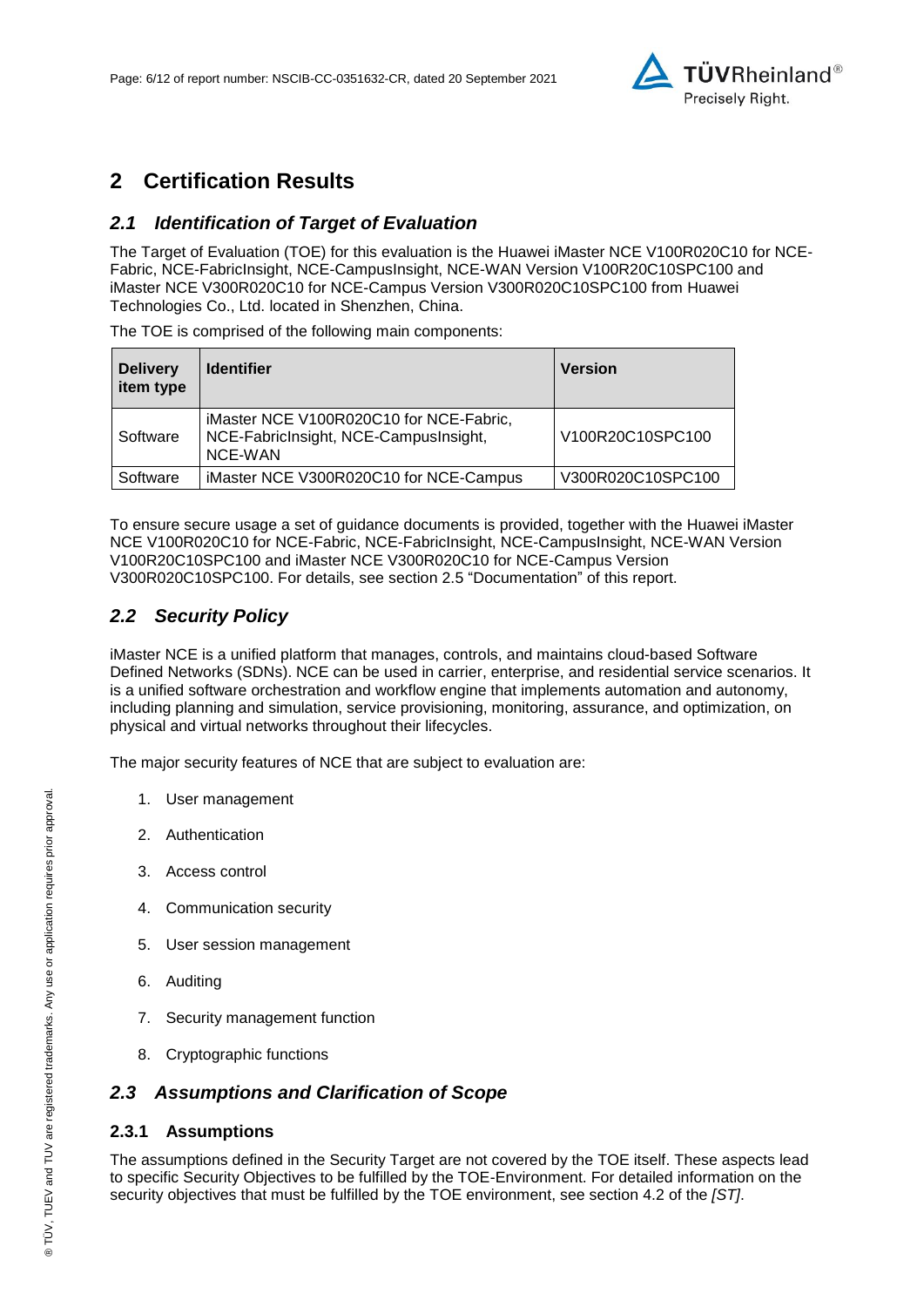

## **2.3.2 Clarification of scope**

The evaluation did not reveal any threats to the TOE that are not countered by the evaluated security functions of the product.

## *2.4 Architectural Information*



The TOE logical architecture consists of two independent planes, and each plane consists of a number of subsystems and modules:

- Management plane
	- o The plane that is responsible to manage the TOE itself. It consist of the following subsystems:
		- **Security subsystem** 
			- Responsible for providing the security features of the TOE (I&A, communication security, security management, certification management, key management, and audit logs).
		- **Management subsystem** 
			- Functional subsystem to perform management tasks of the TOE, such as performing the backup or monitoring the system usage.
- O&M plane
	- $\circ$  The plane that is responsible for providing main functionalities of the TOE; managing the network elements (NE). It consists of the following subsystems:
		- NBI subsystem
			- Provides north bound interfaces (e.g. SNMPv3, SFTP, etc.) to the north bound device OSS (Operation Support System).
		- Security subsystem
			- Responsible for providing the security features of the TOE (I&A, communication security, security management, certification management, key management, and audit logs).
		- O&M subsystem
			- Provides the business functionalities for the TOE to manage the network elements.
	- o SBI subsystem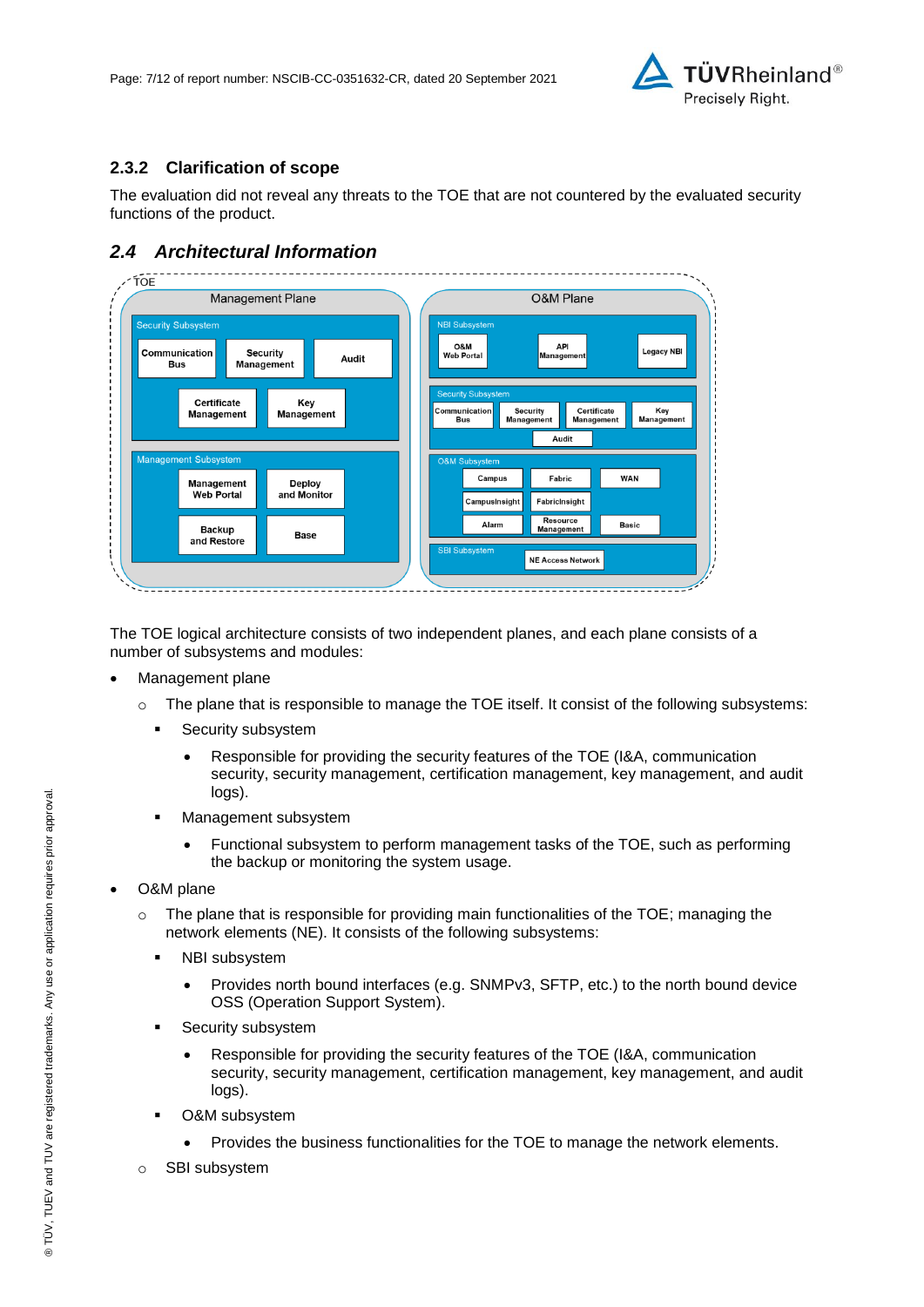

 Provides access channels and secure channels for the TOE and NEs to communicate in a protected manner.

## <span id="page-7-0"></span>*2.5 Documentation*

The following documentation is provided with the product by the developer to the customer:

| <b>Identifier</b>                                                                                                                                                | Version                                      |
|------------------------------------------------------------------------------------------------------------------------------------------------------------------|----------------------------------------------|
| CC HUAWEI iMaster NCE V100R020C10 for NCE-Fabric, NCE-<br>FabricInsight, NCE- CampusInsight, NCE-WAN and V300R020C10<br>for NCE-Campus Security Management Guide | v1.5, 2021-07-22                             |
| CC HUAWEI iMaster NCE V100R020C10 for NCE-Fabric, NCE-<br>FabricInsight, NCE- CampusInsight, NCE-WAN and V300R020C10<br>for NCE-Campus Installation Guide        | v1.5, 2021-07-22                             |
| iMaster NCE-Fabric V100R020C10 Product Documentation                                                                                                             | version V100R020C10,<br>issue 02, 2021-05-15 |
| iMaster NCE-FabricInsight V100R020C10SPC100 Product<br>Documentation (Standard Cluster Solution)                                                                 | version V100R020C10<br>issue 01, 2021-05-15  |
| iMaster NCE-CampusInsight V100R020C10SPC100 Product<br>Documentation (Independent Deployment)                                                                    | version V100R020C10<br>issue 01, 2021-5-10   |
| iMaster NCE-WAN V100R020C10SPC100 Product Documentation                                                                                                          | version V100R020C10<br>issue 03              |
| iMaster NCE-Campus V300R020C10 Product Documentation                                                                                                             | version V300R020C10<br>issue 02, 2021-5-10   |

## *2.6 IT Product Testing*

Testing (depth, coverage, functional tests, independent testing): The evaluators examined the developer's testing activities documentation and verified that the developer has met their testing responsibilities.

#### **2.6.1 Testing approach and depth**

The developer testing approach is summarized as follows:

- The test cases are divided into five chapters that cover:
	- o All TSFIs
	- o All Subsystems and subsystem interactions
- Four chapters map to the four TSFI categories
- One chapter maps to the cryptographic operations performed on the TOE:

As all SFRs are tested, therefore the complete TSF is tested.

#### **2.6.2 Independent penetration testing**

To identify potential vulnerabilities the evaluator performed the following activities:

- SFR design analysis: Based on the information obtained in the evaluation evidence, the SFR implementation details were examined. The aspects described in CEM annex B were considered. During this examination several potential vulnerabilities were identified.
- Additional security analysis: When the implementation of the SFR was understood, a coverage check was performed on the relevant aspects of all SFRs. This expanded the list of potential vulnerabilities.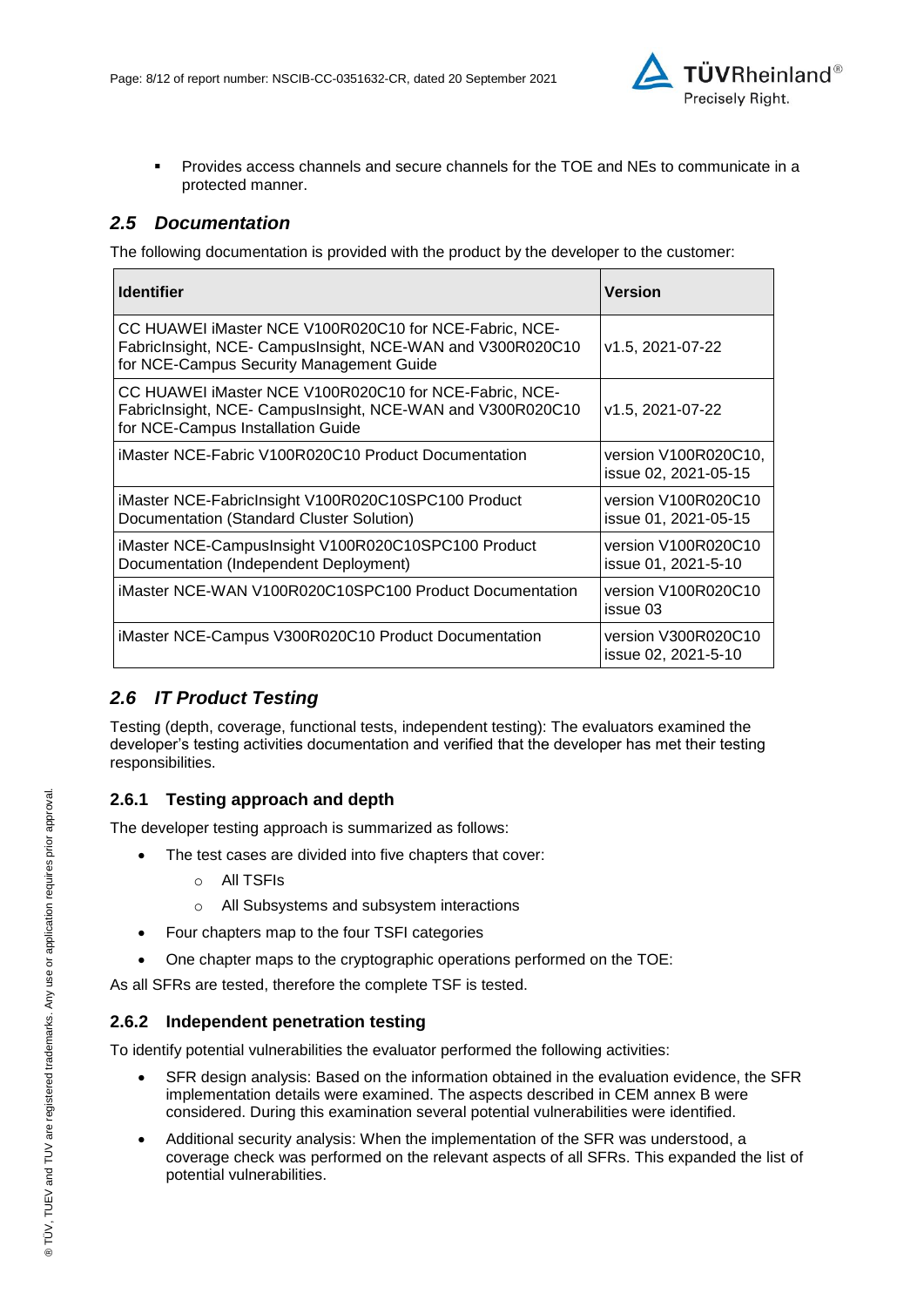

- Scanning the TOE using the applicable vulnerability scanning tools (e.g., NMAP, NESSUS) to collect information about the TOE and identify potential vulnerabilities.
- Public vulnerability search: The evaluator performed public domain vulnerability search based on the TOE name, TOE type, and identified 3rd party security relevant libraries and/or services. Several additional potential vulnerabilities were identified during a search in the public domain.
- The potential vulnerabilities identified were analysed, and some of the potential vulnerabilities were concluded not exploitable within in the Enhanced-Basic attack potential, or covered by guidance. For remaining potential vulnerabilities, penetration tests were devised.

The total test effort expended by the evaluators was one week. During that test campaign, 100% of the total time was spent on logical tests.

#### **2.6.3 Test configuration**

The evaluator tested the TOE in the following five configurations:

- NCE-Fabric V100R020C10SPC100
- NCE-FabricInsight V100R020C10SPC100
- NCE-Campus V300R020C10SPC100
- NCE-CampusInsight V100R020C10SPC100
- NCE-WAN V100R020C10SPC100

#### **2.6.4 Test results**

The testing activities, including configurations, procedures, test cases, expected results and observed results are summarised in the *[ETR]*, with references to the documents containing the full details.

The developer's tests and the independent functional tests produced the expected results, giving assurance that the TOE behaves as specified in its *[ST]* and functional specification.

No exploitable vulnerabilities were found with the independent penetration tests.

#### *2.7 Reused Evaluation Results*

There is no reuse of evaluation results in this certification

## *2.8 Evaluated Configuration*

The TOE is defined uniquely by its name and version number [Huawei iMaster NCE V100R020C10 for](#page-0-3)  [NCE-Fabric, NCE-FabricInsight, NCE-CampusInsight, NCE-WAN Version V100R20C10SPC100 and](#page-0-3)  [iMaster NCE V300R020C10 for NCE-Campus Version V300R020C10SPC100.](#page-0-3)

#### *2.9 Evaluation Results*

The evaluation lab documented their evaluation results in the *[ETR]*, which references an ASE Intermediate Report and other evaluator documents.

The verdict of each claimed assurance requirement is "**Pass**".

Based on the above evaluation results the evaluation lab concluded the [Huawei iMaster NCE](#page-0-3)  [V100R020C10 for NCE-Fabric, NCE-FabricInsight, NCE-CampusInsight, NCE-WAN Version](#page-0-3)  [V100R20C10SPC100 and iMaster NCE V300R020C10 for NCE-Campus Version](#page-0-3)  [V300R020C10SPC100,](#page-0-3) to be **CC Part 2 conformant, CC Part 3 conformant**, and to meet the requirements of **EAL [4](#page-4-0) augmented with ALC\_FLR.2**. This implies that the product satisfies the security requirements specified in Security Target *[ST]*.

## *2.10 Comments/Recommendations*

The user guidance as outlined in section [2.5](#page-7-0) ["Documentation"](#page-7-0) contains necessary information about the usage of the TOE. Certain aspects of the TOE's security functionality, in particular the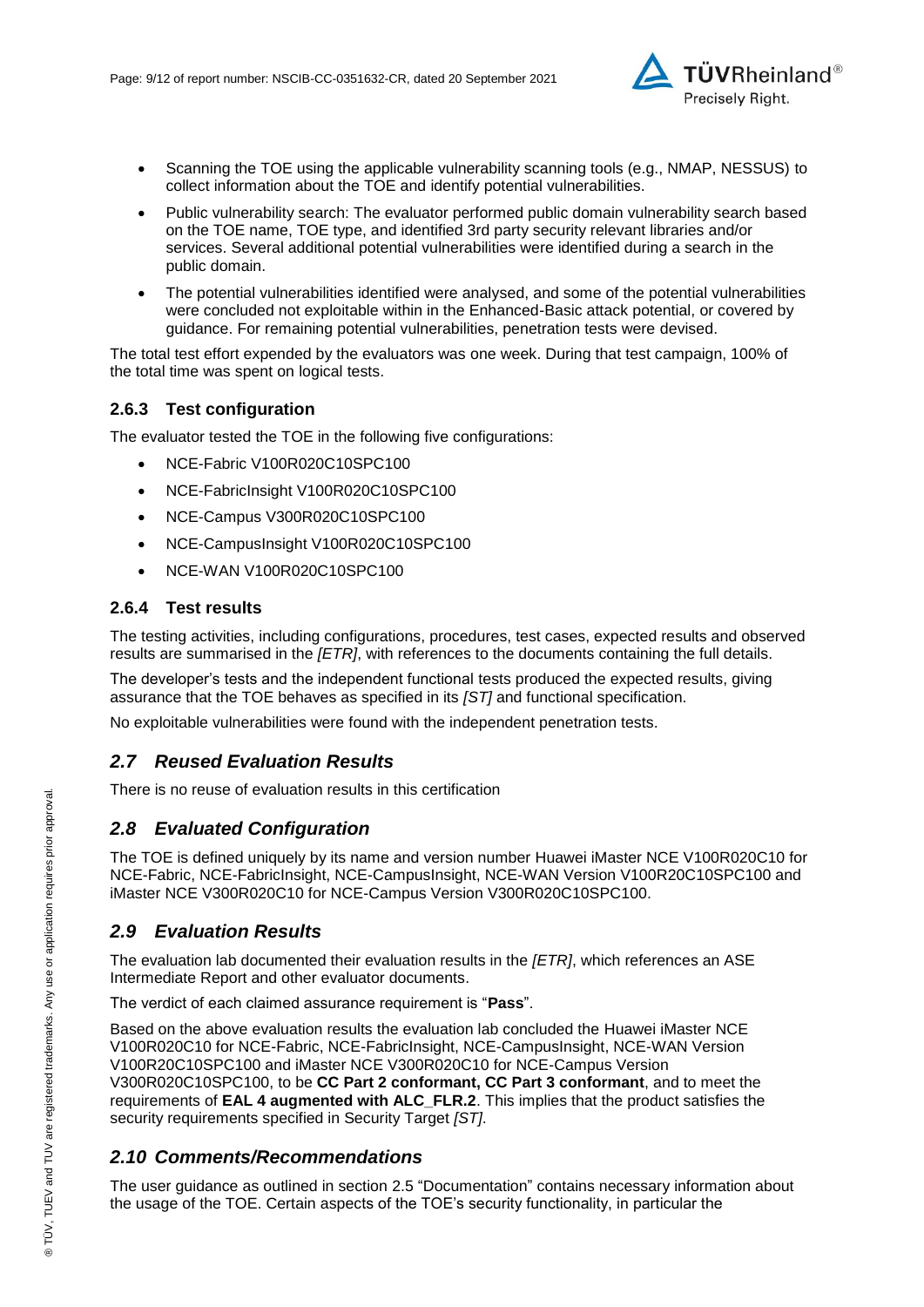

countermeasures against attacks, depend on accurate conformance to the user guidance of both the software and the hardware part of the TOE. There are no particular obligations or recommendations for the user apart from following the user guidance. Please note that the documents contain relevant details concerning the resistance against certain attacks

In addition, all aspects of assumptions, threats and policies as outlined in the Security Target not covered by the TOE itself must be fulfilled by the operational environment of the TOE.

The customer or user of the product shall consider the results of the certification within his system risk management process. For the evolution of attack methods and techniques to be covered, the customer should define the period of time until a re-assessment for the TOE is required and thus requested from the sponsor of the certificate.

The strength of the cryptographic algorithms and protocols was not rated in the course of this evaluation. This specifically applies to the following proprietary or non-standard algorithms, protocols and implementations: none.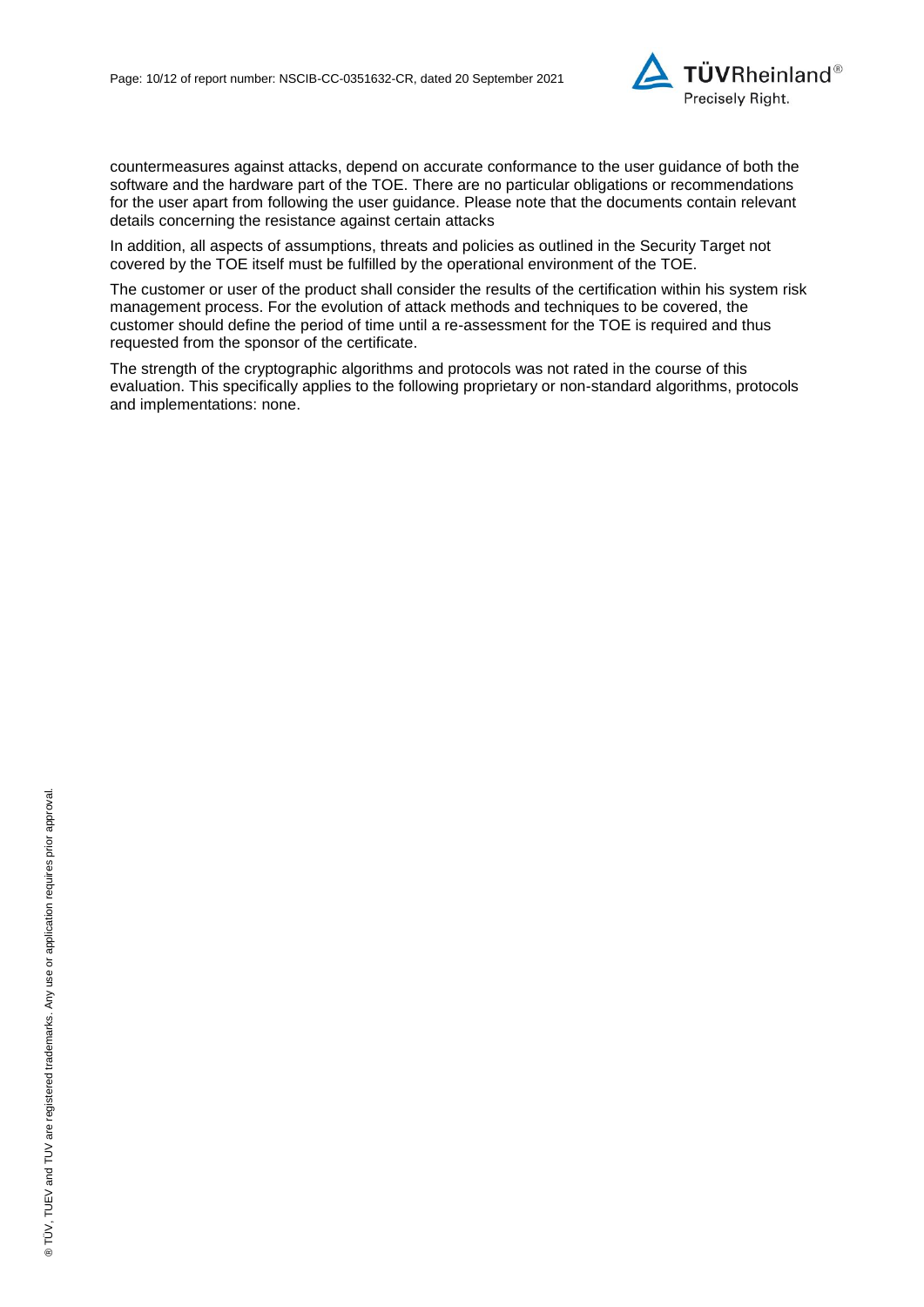

# **3 Security Target**

The [CC Huawei iMaster NCE V100R020C10 for NCE-Fabric, NCE-FabricInsight, NCE-](#page-11-0)[CampusInsight, NCE-WAN and V300R020C10 for NCE-Campus Security Target, Version 1.5, 22 July](#page-11-0)  [2021](#page-11-0) *[ST]* is included here by reference.

# **4 Definitions**

This list of acronyms and definitions contains elements that are not already defined by the CC or CEM:

| Identification and Authentication                               |
|-----------------------------------------------------------------|
| Information Technology                                          |
| <b>IT Security Evaluation Facility</b>                          |
| Joint Interpretation Library                                    |
| North Bound Interface                                           |
| Network Element                                                 |
| Netherlands Scheme for Certification in the area of IT Security |
| Operation and Maintenance                                       |
| <b>Operations Support System</b>                                |
| <b>Protection Profile</b>                                       |
| South Bound Interface                                           |
| Software Defined Network                                        |
| Target of Evaluation                                            |
|                                                                 |